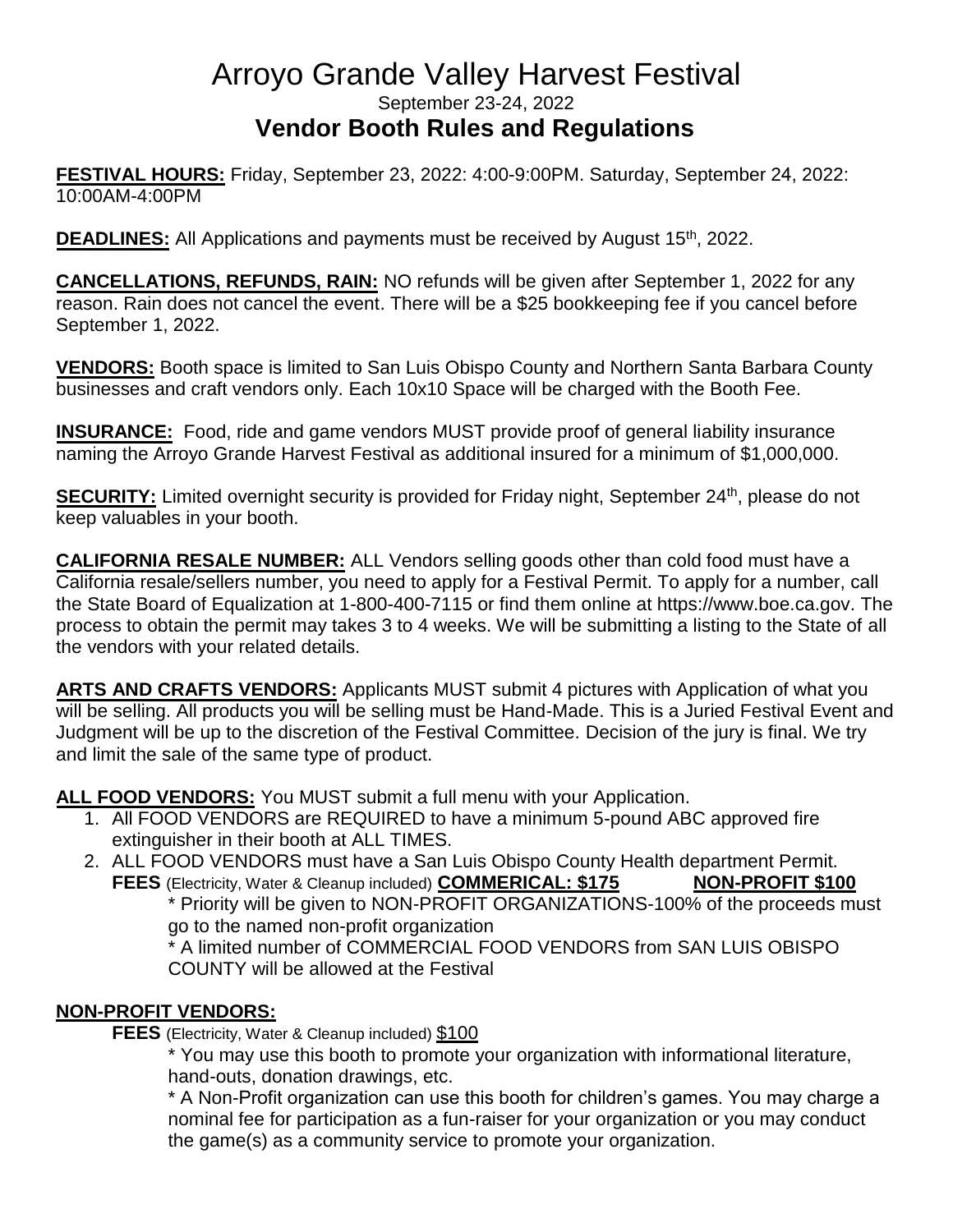#### **ALL OTHER VENDORS:**

**FEES** (Electricity, Water & Cleanup included) \$175

- \* Arts and Crafts-Only Hand-Made items
- \* Commercial-Resale of items made by someone other than the vendor
- \*Promotional-Political, promoting your business, selling memberships, insurance, etc.

#### **Items NOT ALLOWED to be sold:**

\*Knives, sword, blades or scissors with more than a 2-inch blade

\*Any type of gun

\*Any product made from an endangered animal

\*Anything pornographic and/or offensive and/or obscene

\*Anything drug related

\*Any other items deemed inappropriate by the Festival Committee for a family oriented event.

Judgement will be up to the discretion of the Festival Committee and violations will cause immediate expulsion from the Festival with NO REFUND.

**PA SYSTEMS:** Vendor public address systems, announcement systems, or amplification systems are NOT allowed without prior to approval.